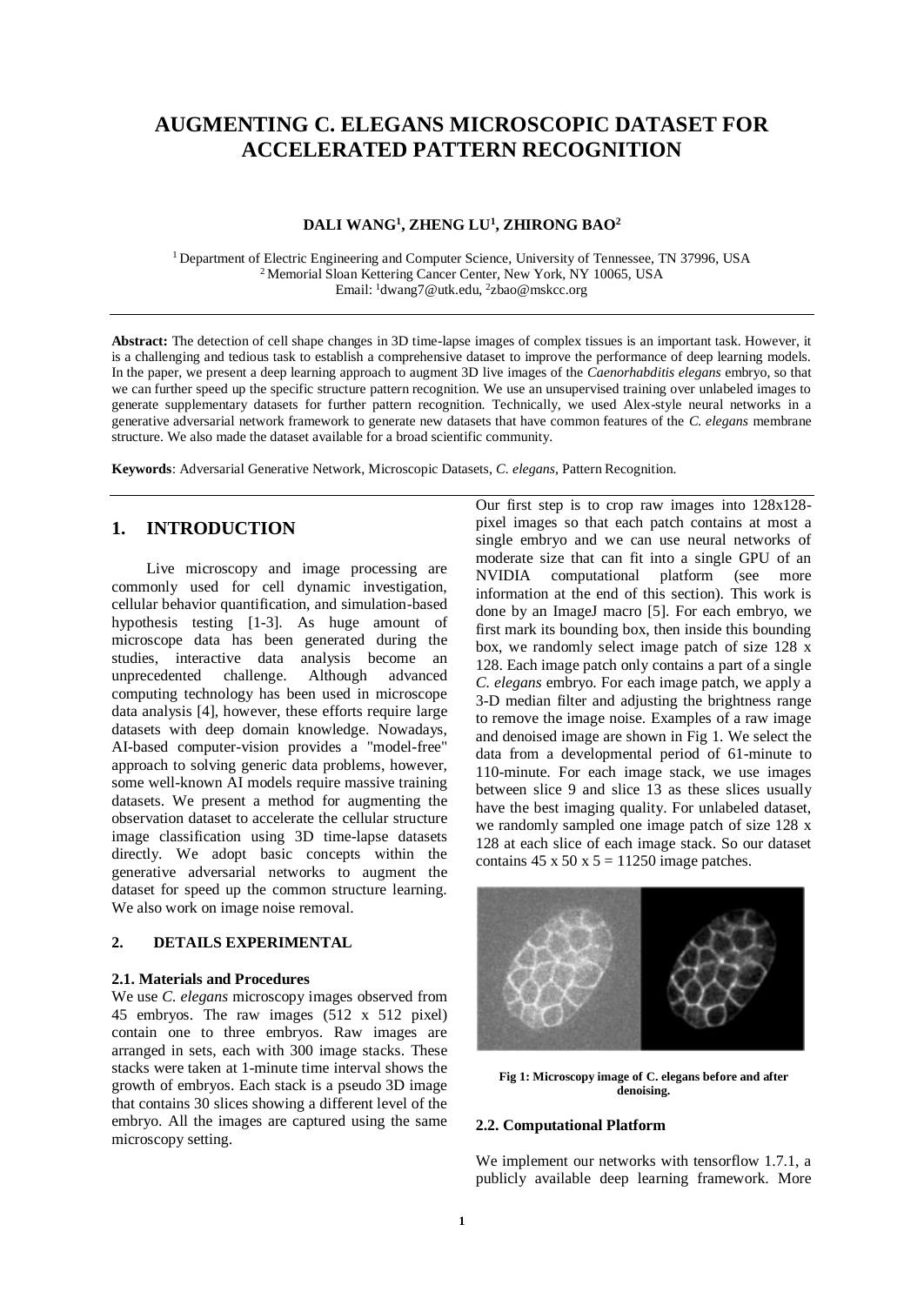specifically, the convolutional network for classifying is built upon tensorflow's Estimator API with convolutional network as the customized model function. The generative adversarial network is implemented with tensorflow's TFGAN framework with both generator and discriminator are customized. All experiments are performed on a Nvidia DGX server with four cutting-edge Nvidia Tesla V100 GPUs. Each Tesla V100 is equipped with 640 Tensor Cores and 16 GB memory.

#### **2.3. Network Structure**

We use an AlexNet-styled convolutional neural network (CNN) [6] to classify the image with particular patterns (i.e., rosettes). CNNs use convolution filters to automatically capture features rather than using hand-engineered features in traditional machine learning algorithms. The network has several convolutional layers (depends on the size of the input image), followed by two fully connected layers. For example, when the input of our network is 128 x 128 grayscale image patches, our network has five convolutional layers. We use 4 x 4 filters for all convolutional layers. The number of filters at the first convolution layer is 32 and doubled at each convolutional layer. Unlike AlexNet, we replace all pooling layers with stride convolutions so that the network can learn its own pooling method. We also place a batch normalization layer after each convolutional layer and the first fully connected layer. Leaky ReLU non-linearities are used as the activations for all layers except the last fully connected layer in the network. Fig 2 showed the details of our convolutional network (for the 128x128 images).



**Fig 2. Structure of the Neural Network.**

## **2.4 Data augmentation with generative adversarial networks**

We adopt several techniques to compensate the potential problems associated small training datasets. We apply dropout during training after the first fully connected layer to eliminate the over-fit problem. We also apply several data augmentation techniques to our dataset including randomly flip the image vertically or horizontally, adjust the brightness and the contrast of the image by a random percentage in a certain range. We use a learning rate of  $10<sup>5</sup>$  for the training of the network.

It is known then when the size of the dataset is too small for training our AlexNet-style convolutional network, it will result in over-fitted problem. To prove that the network is over-fitted, we first used 198 128x128 images to show the test accuracy of the network in Fig 3 (blue). Then we use a smaller network of half number of features in all convolutional layers and fully connected layers with same settings for the rest of hyper-parameters as shown in Fig 2. It is shown in Fig 3 that the accuracy actually improved with the smaller network. It is important to note that Fig 3 does not imply that the smaller size network is a better choice for the microscope data since the smaller network can capture a limited number of features from large size datasets and the test accuracy of both networks is less than 78\%. Therefore, we decide to develop new methods to improve the network test accuracy using the abundant images without extensive manual annotation.



**Fig 3. Overfitting problem. Accuracy improved with smaller network (green)**

In order to further compensate the potential problems associated with small training datasets for image classification and pattern detection, we use Generative adversarial networks (GANs) for data augmentation. GANs is a generative framework that consists of two competing networks: a generator network and a discriminator network. We use a particular form of GAN, called Wasserstein GAN. We use 3 convolutional layer alex-style network structure for both the generator and the discriminator.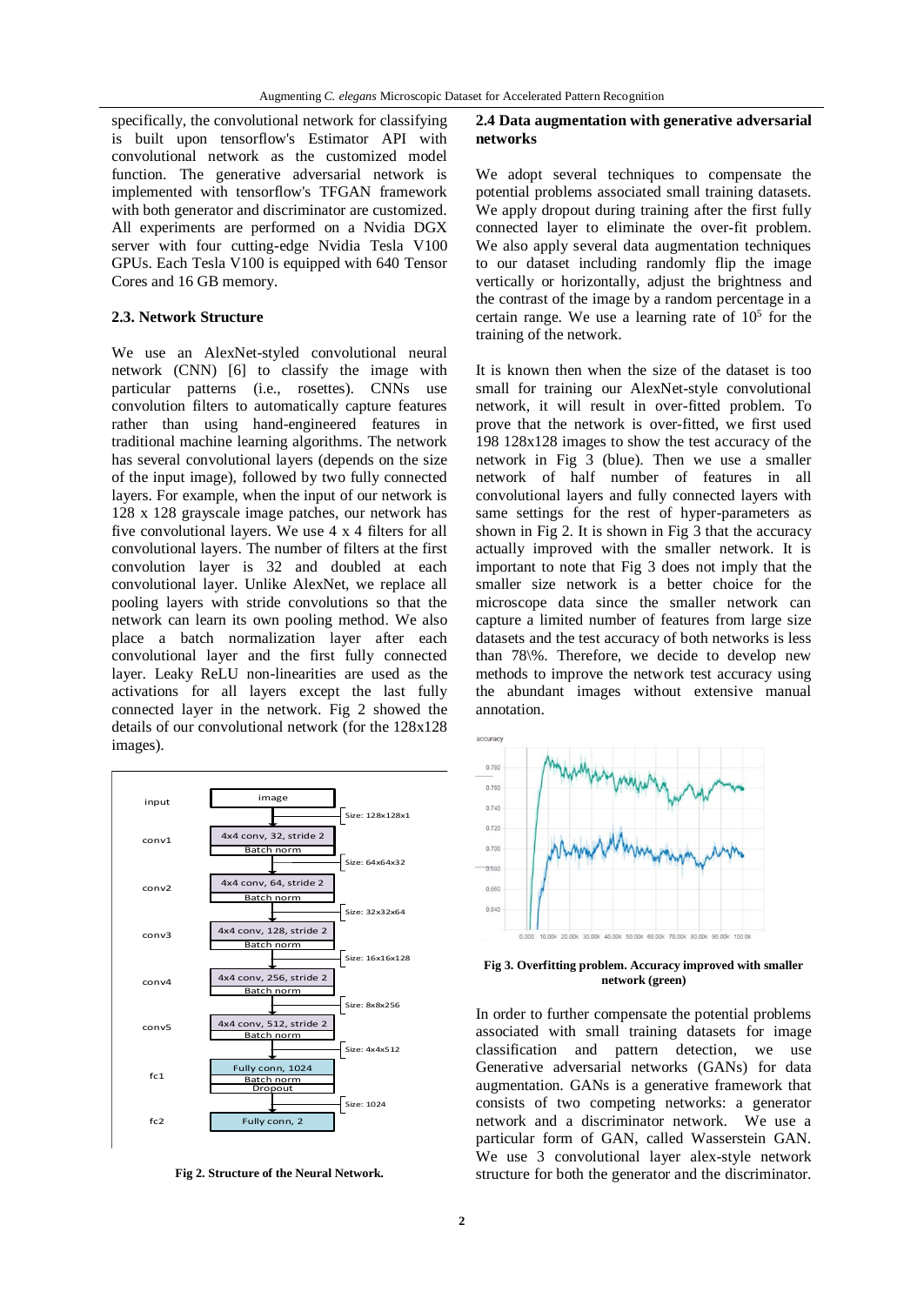The discriminator network has the same network structure as our classifier shown in Fig 2.

Within the GAN framework, the generator produces synthetic data to fool the discriminator while the discriminator network discriminates between real data and synthetic data. The game between the generator *G* and the discriminator *D* is the minimax objective:

$$
\min_{G} \max_{D} E_{x \sim P_{data}} [log D(x)] + E_{\tilde{x} \sim P_g} [log(1 - D(\tilde{x}))].
$$
\n(1)

where  $P_{data}$  is the distribution of real data and  $P_g$  is the distribution of generated data of *G* defined by  $\tilde{x}$  =  $G(z)$ ,  $z \sim P_z$ . *z* is the sample from noise distribution  $P<sub>z</sub>$  such as the uniform distribution or Gaussian distribution, which is fed to network *G* as input.

For each update of generator parameters, if the discriminator is trained to optimal, then minimizing the objective function is actually minimizing the Jensen-Shannon (JS) divergence between the real data distribution *Pdata* and generated data distribution  $P_g$ . However, [7] showed that the JS divergence may not be continuous w.r.t generator parameters, so that training of GAN may be hard to converge. To overcome training difficulty, the Wasserstein distance, which is continuous everywhere and differentiable almost everywhere under mild consumption, is proposed to replace JS divergence [8]. Wasserstein distance is also referred to as Earth Mover's Distance (EMD) as it shows the minimum effort to transform one distribution into another.

By using the Kantorovich-Rubinstein duality and a gradient penalty term, the cost function of Wasserstein GAN (WGAN) can be written as:

$$
\min_{G} \max_{D \in C} E_{x \sim P_{data}}[D(x)] - E_{\tilde{x} \sim P_g}[D(\tilde{x})] + P.
$$
\n(2)

where  $C$  is the set of 1-Lipschitz functions and  $P$  is the gradient penalty term.

## **3. RESULTS AND DISCUSSION**

We adopt cost function (2) for the WGAN used in our experiments. We show some samples of generated images patches in Fig 4, and then compare them with image patches in real dataset shown in Fig 5. It is shown that the newly generated images in both Fig 4 captured the majority of common features of these 3D images. The Wasserstein losses for both the generator and discriminator of the 128x128 image case are also shown in Fig 6.



**Fig 4. Generated128x128 Images.**



**Fig 5. Generated 128x128 Images.**



**Fig 6. The Weisserstein loss of the networks (Generator(left), Discriminator (right))**

## **CONCLUSIONS**

In this paper, we presented a deep learning approach to augment 3D live images of the Caenorhabditis elegans embryo, so that we can further speed up the specific structure pattern recognition. We use an unsupervised training over unlabeled images to